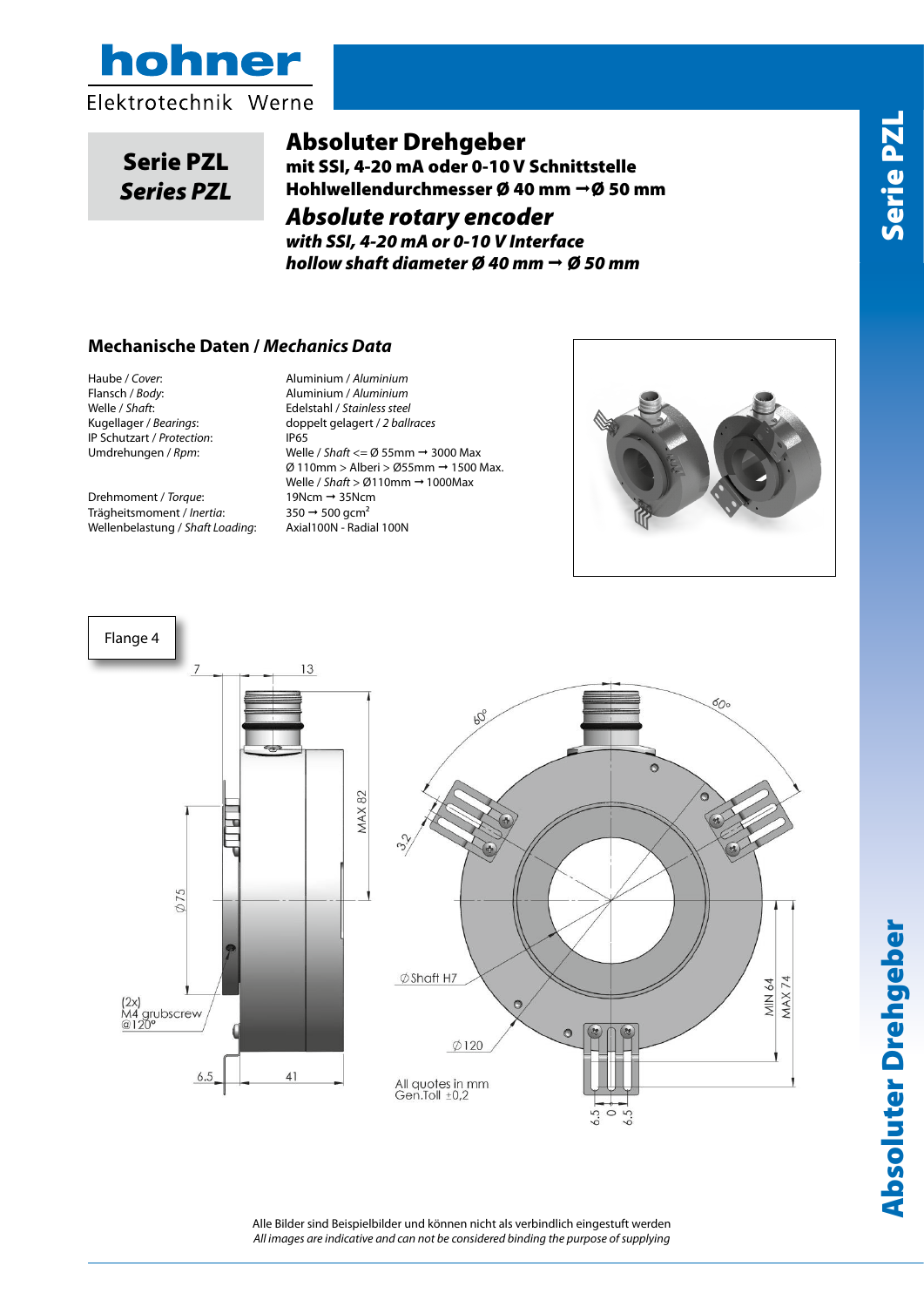

Flange 5  $\frac{1}{2}$ 



Alle Bilder sind Beispielbilder und können nicht als verbindlich eingestuft werden *All images are indicative and can not be considered binding the purpose of supplying*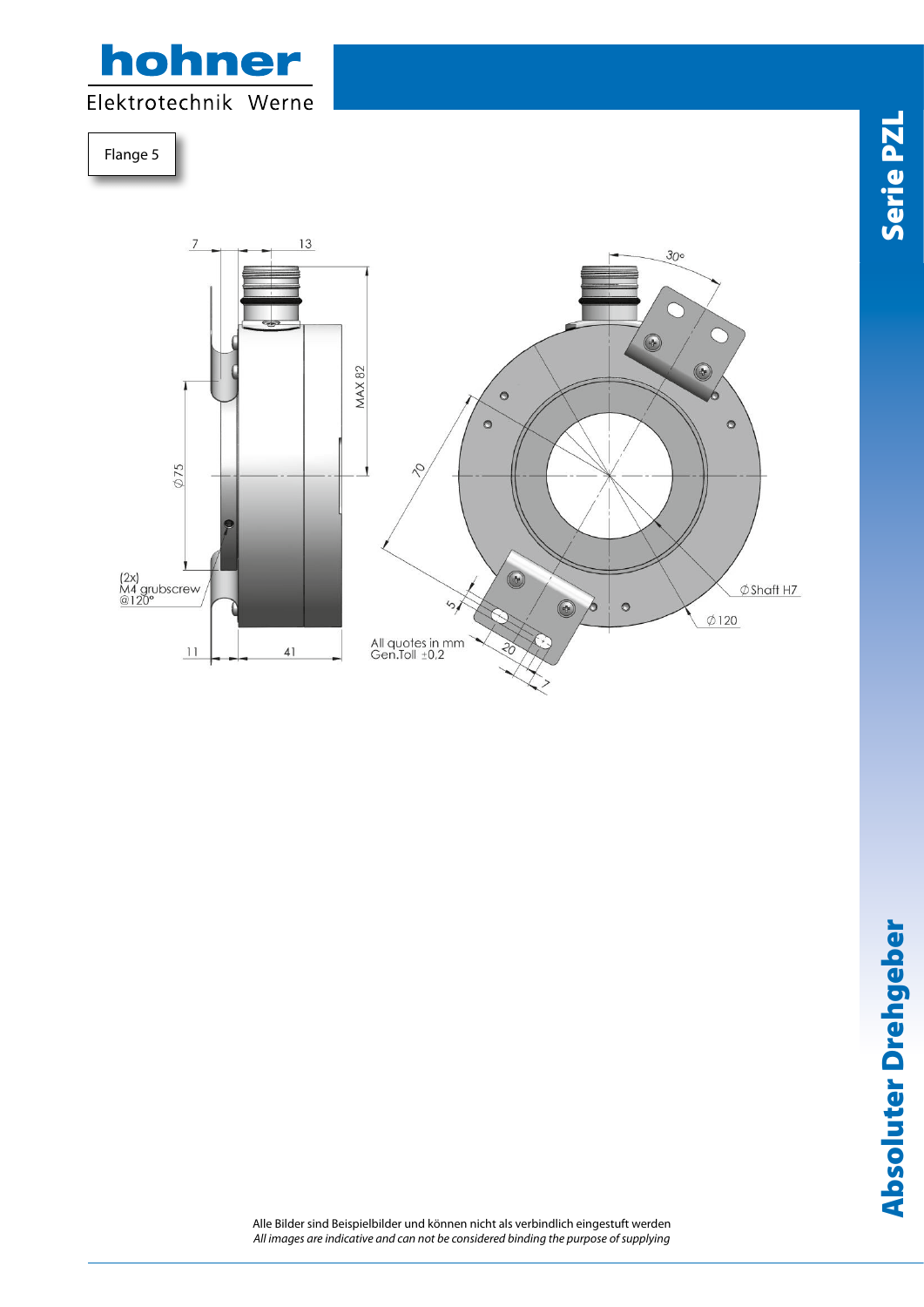

Serie PZL *Series PZL*

#### **Eletronische Daten / Electronics Data**

|                                             | <b>SSI</b>                  | <b>PARALLEL</b>    | <b>ANALOG</b>           |  |  |  |  |
|---------------------------------------------|-----------------------------|--------------------|-------------------------|--|--|--|--|
| Auflösung / Resolution:                     | ST: Single turn max .13 Bit |                    |                         |  |  |  |  |
| Versorgungsspannung / Power Supply:         | $10-28$ V +/-5%             | 24 V DC            |                         |  |  |  |  |
| max. Stromaufnahme / Current consumption:   |                             | 160 <sub>m</sub> A |                         |  |  |  |  |
| Schnittstelle/ Interface:                   | SSI                         | PARALLEL           |                         |  |  |  |  |
| Zeit Monoflop / Time Monoflop:              | 20 usec                     |                    |                         |  |  |  |  |
| Ausgabedaten / Output Data:                 | Push Pull<br><b>RS422</b>   |                    | 4-20 $mA \cdot 0$ -10 V |  |  |  |  |
| Output Code / Output Code:                  | Gray or Binary              | Gray or Binary     |                         |  |  |  |  |
| Betriebstemperatur / Operating Temperature: | $-20/+70^{\circ}$ C         |                    |                         |  |  |  |  |

|                                       |                                                                                              |                                   |                                                                                      | Bestellbezeichnung / Ordering code - PZL (ø120mm)                                                                                 |                                                                                          |                                          |                |                                                                                                            |
|---------------------------------------|----------------------------------------------------------------------------------------------|-----------------------------------|--------------------------------------------------------------------------------------|-----------------------------------------------------------------------------------------------------------------------------------|------------------------------------------------------------------------------------------|------------------------------------------|----------------|------------------------------------------------------------------------------------------------------------|
| <b>Serie</b><br><b>Series</b><br>(mm) | Welle<br><b>Shaft</b>                                                                        | <b>Flansche</b><br><b>Flanges</b> | Wellenversionen<br><b>Shaft Versions</b>                                             | Ausgangsschaltungen<br>Anschlüsse<br><b>Outputs</b><br><b>Connections</b>                                                         |                                                                                          | <b>Optionen</b><br><b>Options</b>        | $\overline{1}$ | Auflösung<br><b>Resolution</b>                                                                             |
| <b>PZL</b>                            | $045 = \emptyset 45$<br>$050 = \emptyset 50$<br>Special<br>Version<br>$05A = \emptyset 50.8$ | $\overline{4}$<br>5               | $G =$<br>Schrauben vorne<br>Frontal screw<br>$M =$<br>Klemmen vorne<br>Frontal clamp | <b>Absolute SSI Outputs</b><br>$S = SSI$ 10-28 Vdc<br><b>Absolute Parallel Outputs</b><br>$P = Parallel$ 10-28 Vdc                | Kabel / Cable<br>$3 =$ Kabel Rad<br>M2312P<br>$5 = 9416$ Rad<br>M2316P<br>$2 = 9426$ Rad | $0 =$ Keine / None<br>$0 =$ Keine / None |                | <b>Absolute</b><br>Singleturn<br>(max. 13bit)<br>Ex:<br>$10G =$<br>10 bit Gray<br>$12B =$<br>12 bit Binary |
|                                       |                                                                                              |                                   |                                                                                      | <b>Analog Outputs</b><br>$C = 4-20$ mA<br>$D = 0-10V$<br>$M = 4-20$ mA / 0-10 V<br>Versorgungsspannung 24 V /<br>Power Supply 24V | M2312P<br>$5 = 9416$ Rad                                                                 | $0 =$ keine / None<br>$Z =$ Preset       |                | Analogue<br><b>Outputs</b><br>$R1 =$<br>1 ramp/turn<br>$R2 =$<br>2 ramp/turn<br>$R4 =$<br>4 ramp/turn      |